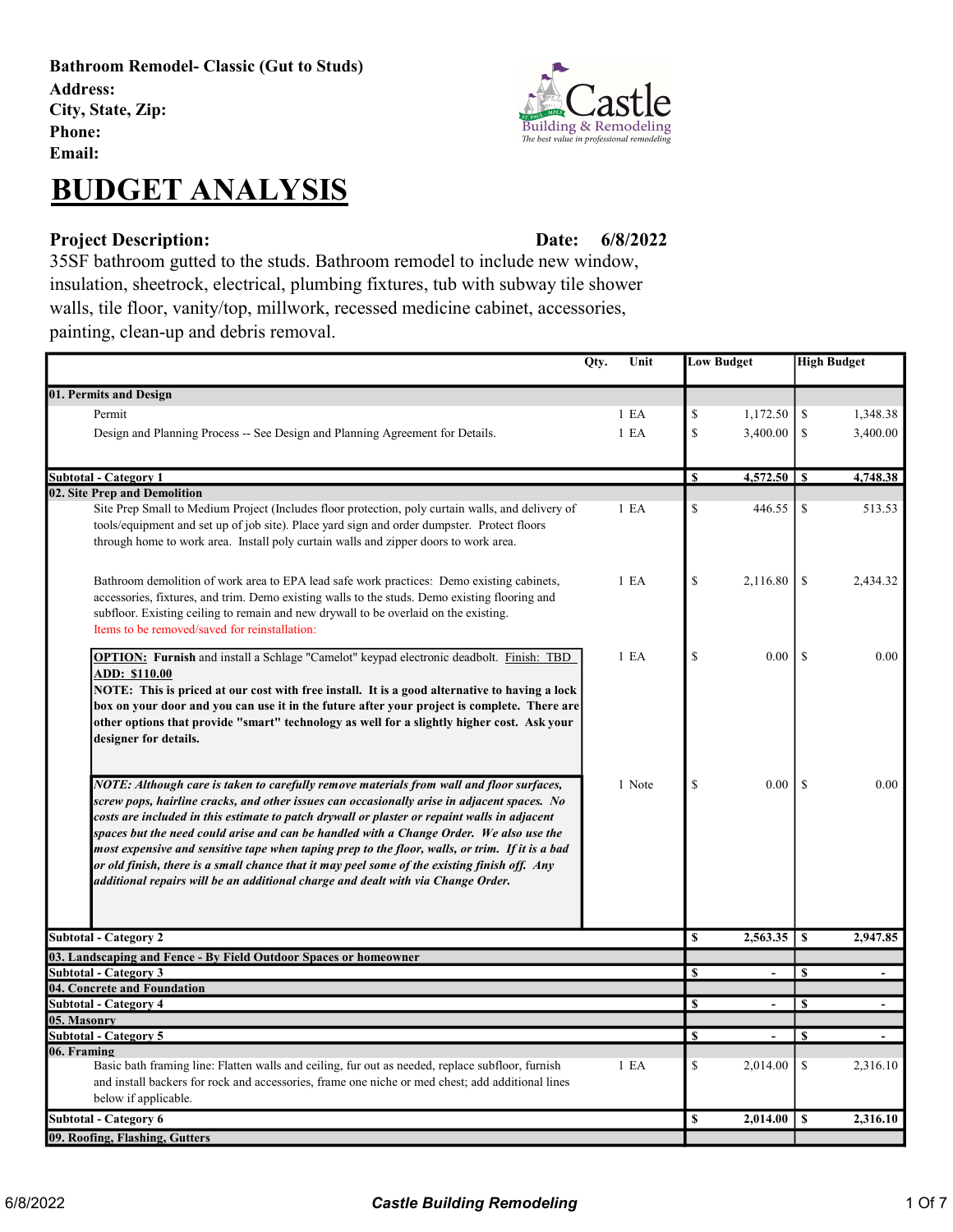| <b>Subtotal - Category 9</b>                                                                   |        |               | $\mathbb S$    |               | $\blacksquare$           |
|------------------------------------------------------------------------------------------------|--------|---------------|----------------|---------------|--------------------------|
| 10. Exterior Trim, Porches and Decks                                                           |        |               |                |               |                          |
| <b>Subtotal - Category 10</b>                                                                  |        | S             |                | \$            |                          |
| 11. Siding, Soffit, and Fascia                                                                 |        |               |                |               |                          |
| <b>Subtotal - Category 11</b>                                                                  |        | <b>S</b>      | $\blacksquare$ | \$            | $\blacksquare$           |
| 12. Exterior Doors and Trim                                                                    |        |               |                |               |                          |
| <b>Subtotal - Category 12</b>                                                                  |        | \$            |                | \$            | $\overline{\phantom{a}}$ |
| 13. Windows                                                                                    |        |               |                |               |                          |
| Furnish and install new custom size top of line vinyl or fiberglass pocket insert window;      | 1 E A  | \$            | 1,233.00       | \$            | 1,417.95                 |
| tempered glass.<br>Window allowance \$725.00/ea.                                               |        |               |                |               |                          |
| Manufacturer:                                                                                  |        |               |                |               |                          |
| Line:                                                                                          |        |               |                |               |                          |
| Operation type, size, jamb, tempering, egress notes: see plan/schedule                         |        |               |                |               |                          |
| Exterior material /color:                                                                      |        |               |                |               |                          |
| Interior material /color:                                                                      |        |               |                |               |                          |
| Glass: clear Low E2 w/ Argon is standard- modify if something else desired                     |        |               |                |               |                          |
| Grids (type, size, pattern, color):                                                            |        |               |                |               |                          |
| Interior weather Strip color: ???                                                              |        |               |                |               |                          |
| Hardware type/color:                                                                           |        |               |                |               |                          |
| WOCD: Y or N (and specify color, if diff. from hardware)                                       |        |               |                |               |                          |
| Screen surround material/color:                                                                |        |               |                |               |                          |
| Screen color:                                                                                  |        |               |                |               |                          |
| Window install material (flashing, caulk, shims, etc.)                                         | 1 E A  | \$            | 62.50          | <sup>\$</sup> | 71.88                    |
| <b>Subtotal - Category 13</b>                                                                  |        | \$            | 1,295.50       | \$            | 1,489.83                 |
| 14. Plumbing                                                                                   |        |               |                |               |                          |
| <b>NOTE TO CLIENTS:</b> During kitchen and bathroom remodels, the pipes (drains and            | 1 Note | \$            | 0.00           | \$            | $0.00\,$                 |
| galvanized water lines) sit for extended periods of time with no water going through them.     |        |               |                |               |                          |
|                                                                                                |        |               |                |               |                          |
|                                                                                                |        |               |                |               |                          |
| The build up on the inside of the pipes dries up and sometimes can come free and clog either   |        |               |                |               |                          |
| a drain or water line, once the water is turned back on at the end of the project. There is no |        |               |                |               |                          |
| money included to unclog a pipe if this happens and additional charges will occur.             |        |               |                |               |                          |
| General Plumbing Note: Any new waste or supply lines will be plastic, not copper or            |        |               |                |               |                          |
| galvanized.                                                                                    |        |               |                |               |                          |
| Plumbing permit                                                                                | 1 E A  | \$            | 343.75         | \$            | 395.31                   |
|                                                                                                |        |               |                |               |                          |
| Furnish and install an under mount vanity sink                                                 | 1 E A  | $\mathcal{S}$ | 585.95         | \$            | 673.84                   |
| Sink Allowance: \$160.00                                                                       |        |               |                |               |                          |
| Manufacturer:                                                                                  |        |               |                |               |                          |
| Model #                                                                                        |        |               |                |               |                          |
| Furnish and install sink faucet;                                                               | 1 E A  | \$            | 765.85         | \$            | 880.73                   |
| Sink faucet allowance \$300.00/ea.                                                             |        |               |                |               |                          |
| Manufacturer:                                                                                  |        |               |                |               |                          |
| Model $#$ :                                                                                    |        |               |                |               |                          |
| Finish:                                                                                        |        |               |                |               |                          |
| Furnish and install 5' cast iron tub;                                                          | 1 E A  | \$            | 1,952.65       | <sup>\$</sup> | 2,245.55                 |
| Tub allowance \$500.00/ea.                                                                     |        |               |                |               |                          |
| Drain side:                                                                                    |        |               |                |               |                          |
| Manufacturer:                                                                                  |        |               |                |               |                          |
| Model #:                                                                                       |        |               |                |               |                          |
|                                                                                                |        |               |                |               |                          |
| Finish:                                                                                        |        |               |                |               |                          |
| Furnish and install tub waste and overflow<br>Model #:                                         | 1 E A  | $\mathcal{S}$ | 272.71         | <sup>\$</sup> | 313.62                   |
|                                                                                                |        |               |                |               |                          |
|                                                                                                |        |               |                |               |                          |
| Finish:<br>Furnish and install tub filler faucet, valve, trim, and rough-in valve;             | 1 E A  | $\mathcal{S}$ | 928.36         | \$            | 1,067.62                 |
| Tub Filler faucet package allowance \$300.00                                                   |        |               |                |               |                          |
| Manufacturer:                                                                                  |        |               |                |               |                          |
| Model #:                                                                                       |        |               |                |               |                          |
| Finish:                                                                                        |        |               |                |               |                          |
| Furnish and install toilet;                                                                    | 1 E A  | \$            | 765.86         | -S            | 880.74                   |
| Toilet allowance \$300.00/ea.                                                                  |        |               |                |               |                          |
| Manufacturer:                                                                                  |        |               |                |               |                          |
| Model #:<br>Color:                                                                             |        |               |                |               |                          |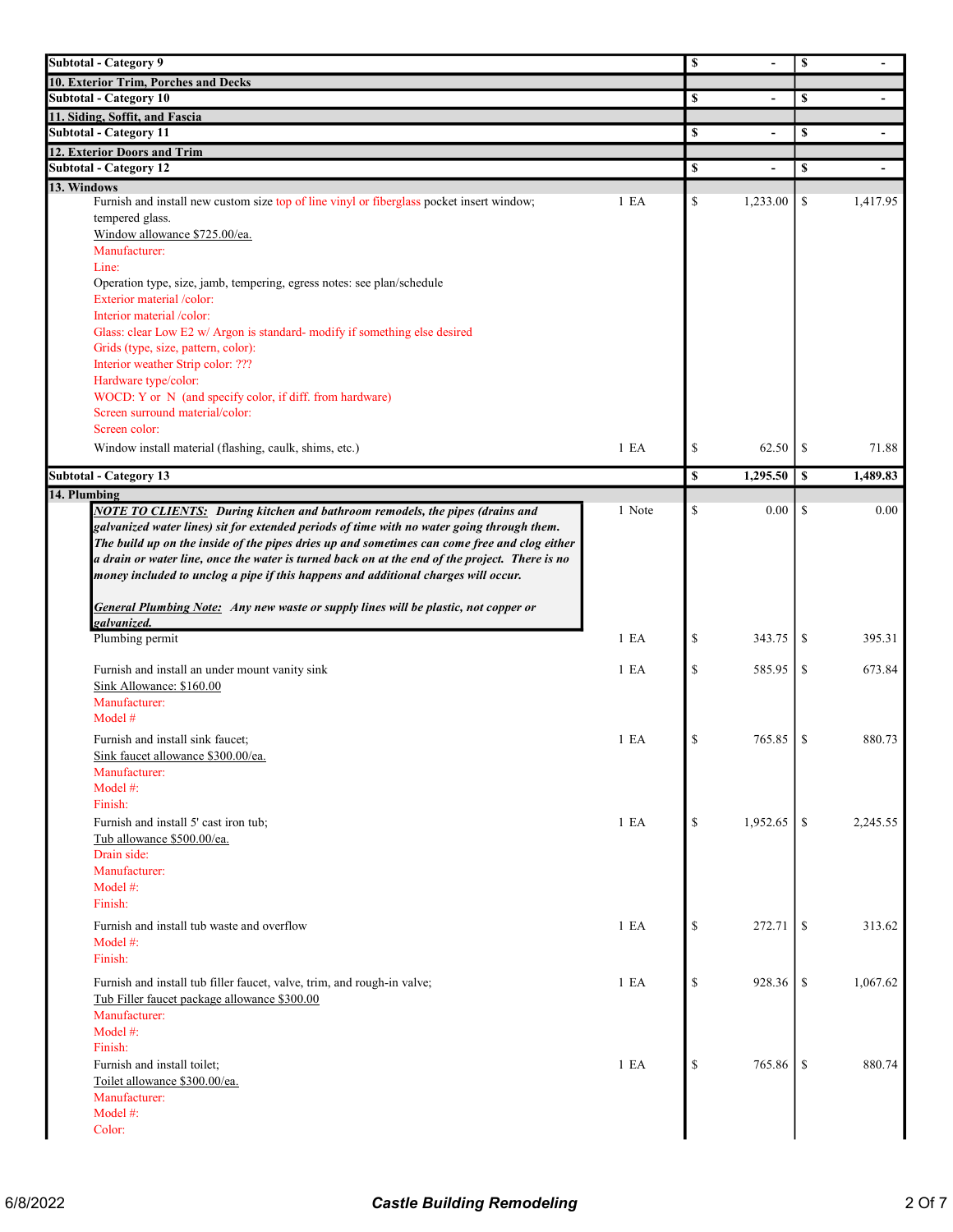| Change out existing 1 1/2" drain to a 2" drain as required by code and misc. RI updates.<br>NOTE: This is required for ALL new tub installs and tub to shower conversions where<br>the plumbing is accessible from below (unfinished basement) | 1 E <sub>A</sub> | \$       | $1,500.00$   \$ |               | 1,725.00 |
|------------------------------------------------------------------------------------------------------------------------------------------------------------------------------------------------------------------------------------------------|------------------|----------|-----------------|---------------|----------|
| <b>Subtotal - Category 14</b>                                                                                                                                                                                                                  |                  | <b>S</b> | 7,115.14        | S             | 8,182.41 |
| <b>15. HVAC</b>                                                                                                                                                                                                                                |                  |          |                 |               |          |
| Mechanical permit                                                                                                                                                                                                                              | 1 E <sub>A</sub> | \$       | 312.50          | \$            | 359.38   |
| Install new bathroom vent fan and vent to the exterior.                                                                                                                                                                                        | 1 E A            | \$       | 875.00          | \$            | 1,006.25 |
| Furnish and install new register cover - . Hvac register cover- shoemaker manufacturer, select                                                                                                                                                 | 1 E A            | \$       | 31.39           | \$            | 36.10    |
| standard color of white or driftwood tan (a medium brown/tan); or can do designer colors of                                                                                                                                                    |                  |          |                 |               |          |
| almond, Navajo white, vanilla, coffee tan, camero silver, bronze, or black velvet for approx. \$14<br>more and 3-4 week lead time.                                                                                                             |                  |          |                 |               |          |
| Color:                                                                                                                                                                                                                                         |                  |          |                 |               |          |
| <b>Subtotal - Category 15</b>                                                                                                                                                                                                                  |                  | \$       | 1,218.89        | $\mathbf{s}$  | 1,401.72 |
| 16. Electrical                                                                                                                                                                                                                                 |                  |          |                 |               |          |
| <b>Electrical Permit</b>                                                                                                                                                                                                                       | 1 E A            | \$       | 231.25          | \$            | 265.94   |
| Specify device color:                                                                                                                                                                                                                          | 1 E A            | \$       | 0.00            | \$            | 0.00     |
| White, light almond, or ivory are standard. PICK ONE                                                                                                                                                                                           |                  |          |                 |               |          |
| Specify switch style                                                                                                                                                                                                                           |                  |          |                 |               |          |
| Pole or Decora. PICK ONE                                                                                                                                                                                                                       |                  |          |                 |               |          |
|                                                                                                                                                                                                                                                |                  |          |                 |               |          |
| Bathroom price for electrical (Includes GFCI Outlet to code, new switches and wiring in bath,                                                                                                                                                  | 1 E A            | \$       | 1,875.00        | \$            | 2,156.25 |
| and Lutron push button timer switch for the bath fan).                                                                                                                                                                                         |                  |          |                 |               |          |
| NOTE: Battery operated smoke detector and CO by homeowner. Will all need to be                                                                                                                                                                 | 1 Note           | \$       | 0.00            | <sup>\$</sup> | 0.00     |
| functional and placed per code. Code requires each floor have one smoke detector. In                                                                                                                                                           |                  |          |                 |               |          |
| addition, any bedroom needs a smoke detector. Also there must be a carbon monoxide                                                                                                                                                             |                  |          |                 |               |          |
| detector within 10 feet of each bedroom. **If the rest of the home does not meet the above                                                                                                                                                     |                  |          |                 |               |          |
| code, homeowner will be responsible to update or if homeowner prefers, Castle will perform<br>updates and a change order will be issued**"                                                                                                     |                  |          |                 |               |          |
| NOTE: No wiring for security, doorbell, TV, speakers or phone is included in pricing. If                                                                                                                                                       | 1 Note           | \$       | 0.00            | <sup>\$</sup> | 0.00     |
| any low voltage wires are found in a wall being opened up, additional costs to re-route them                                                                                                                                                   |                  |          |                 |               |          |
| will occur.                                                                                                                                                                                                                                    |                  |          |                 |               |          |
|                                                                                                                                                                                                                                                |                  |          |                 |               |          |
| CBR furnish and elec install above mirror light fixture;                                                                                                                                                                                       | 1 E A            | \$       | 272.50          | \$            | 313.38   |
| Fixture allowance \$100.00/ea.                                                                                                                                                                                                                 |                  |          |                 |               |          |
| Manufacturer:                                                                                                                                                                                                                                  |                  |          |                 |               |          |
| Model #:<br>Finish:                                                                                                                                                                                                                            |                  |          |                 |               |          |
|                                                                                                                                                                                                                                                |                  |          |                 |               |          |
| NOTE: For all home owner provided fixtures, there may be additional install costs for more                                                                                                                                                     | 1 Note           | \$       | 0.00            | -S            | 0.00     |
| complicated fixtures. ALL light fixtures must be specified prior to contract signing and be                                                                                                                                                    |                  |          |                 |               |          |
| UL listed to pass inspection. All material issues related to materials supplied by owner are                                                                                                                                                   |                  |          |                 |               |          |
| the responsibility of the owner to resolve. Extra trade partner trip charges may apply for                                                                                                                                                     |                  |          |                 |               |          |
| return visits if material issues can not be resolved in timely manner.<br>CBR furnish, HVAC install, and Elec wire bath fan:                                                                                                                   | 1 E A            | \$       | 313.78          | \$.           | 360.84   |
| Panasonic, • FV-0510VS1 Whisper Value 50/80/100 CFM Low Profile, 0.3-1.3 sones, 3 3/8"                                                                                                                                                         |                  |          |                 |               |          |
| Housing Depth - UL listed for wall and ceiling installation, Energy Star Qualified - DC Fan                                                                                                                                                    |                  |          |                 |               |          |
| Motor                                                                                                                                                                                                                                          |                  |          |                 |               |          |
| See hvac for install/venting.                                                                                                                                                                                                                  |                  |          |                 |               |          |
| <b>Subtotal - Category 16</b>                                                                                                                                                                                                                  |                  | S        | 2,692.53        | \$            | 3,096.40 |
| 17. Insulation                                                                                                                                                                                                                                 |                  |          |                 |               |          |
| Basic Bath Insulation - Furnish and install R-13 or R-19 batt insulation, depending on the cavity                                                                                                                                              | 1 E A            | \$       | 404.95          | \$            | 465.69   |
| size, in the exterior walls and 4mil poly, foam window (if required) and foam ceiling/floor                                                                                                                                                    |                  |          |                 |               |          |
| penetrations to code                                                                                                                                                                                                                           |                  |          |                 |               |          |
| <b>Subtotal - Category 17</b>                                                                                                                                                                                                                  |                  | S        | 404.95          | $\sqrt{S}$    | 465.69   |
| 18. Drywall                                                                                                                                                                                                                                    |                  |          |                 |               |          |
| Furnish and install $1/2$ " or $5/8$ " drywall on the ceilings with smooth finish                                                                                                                                                              | 35 SF            | \$       | 511.18          | \$            | 587.85   |
| Furnish and install 1/2" drywall on walls with smooth finish                                                                                                                                                                                   | 152 SF           | \$       | 1,254.91        | \$            | 1,443.15 |
|                                                                                                                                                                                                                                                |                  |          |                 |               |          |
| <b>Subtotal - Category 18</b>                                                                                                                                                                                                                  |                  | <b>S</b> |                 |               | 2,031.00 |
| 19. Tile and Stone<br>Install tile backer underlayment on floor - thickness decided on-site                                                                                                                                                    | 23 SF            | \$       |                 |               | 233.29   |
|                                                                                                                                                                                                                                                |                  |          |                 |               |          |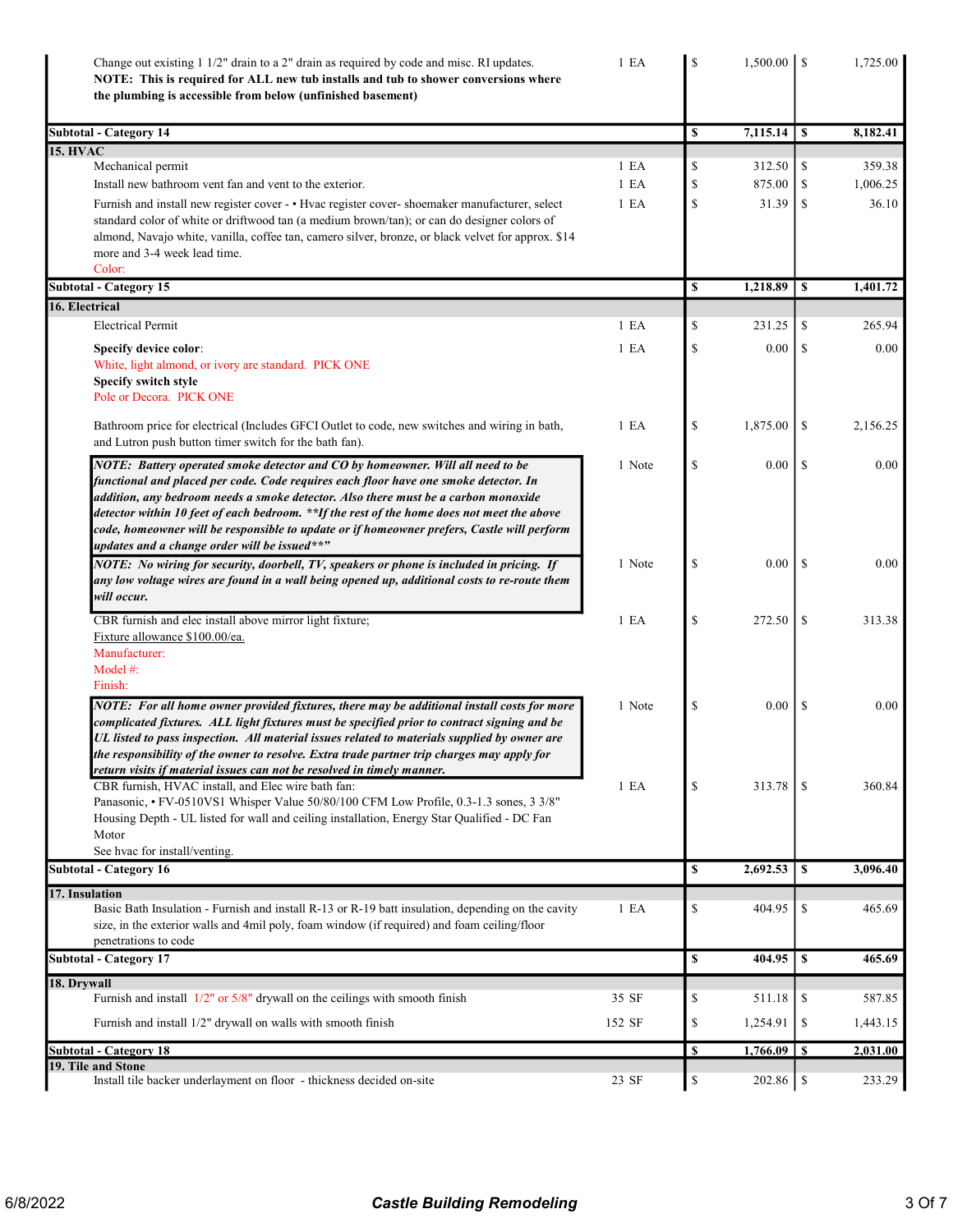| Install tile on floor; - Base Price:<br>Tile allowance: \$6.50/SF                                                                                                                                                   | 23 SF | \$           |          |               | 954.45         |
|---------------------------------------------------------------------------------------------------------------------------------------------------------------------------------------------------------------------|-------|--------------|----------|---------------|----------------|
| Supplier:                                                                                                                                                                                                           |       |              |          |               |                |
| Spec#/description:<br>Furnish and install Corian single bevel threshold - 36" long, approx. 1 3/4" wide<br>Color: glacier white or bisque<br>Thickness: 1/4" or 1/2"                                                | 1 E A | \$           | 152.92   | <sup>\$</sup> | 175.86         |
| Install kerdi board tile backer. Standard for shower or wet walls.                                                                                                                                                  | 70 SF | \$           | 592.70   | \$            | 681.61         |
| Install large format tile on shower surround walls using spacers.<br>Tile allowance: \$4.50/SF<br>Supplier:<br>Spec#/description:                                                                                   | 70 SF | $\mathbb{S}$ | 3,136.07 | \$            | 3,606.48       |
| Furnish and install tiled niche in tub/shower area. 6"x12", 12"x12", 20"x12", or 28"x12" pre-<br>made schluter niches. These are meant to fit btw 16" o.c. framing.<br>Note - tile material cost is in the SF above | 1 E A | \$           | 484.89   | \$            | 557.62         |
| Tile edging - (figured per 8' stick)<br>Manufacturer: Schluter<br>Style: Jolly<br>Thickness: to match tile                                                                                                          | 3 EA  | \$           | 166.63   | \$            | 191.62         |
| Finish: Satin Nickel / Chrome / Painted Included (Others at Upgrade)                                                                                                                                                |       |              |          |               |                |
| GROUT - 10# Tec Power Grout<br>Color:                                                                                                                                                                               | 2 EA  | \$           | 69.53    | -S            | 79.95          |
| Stock Material Costs - Denshield, Mud, Self Leveler, Mastic, Thinset, Redguard, Tape, Caulk,<br>Sponges, Silicone, etc. Include on all Tile projects.                                                               | 1 E A | \$           | 516.93   | \$            | 594.47         |
| <b>Subtotal - Category 19</b>                                                                                                                                                                                       |       | $\mathbf S$  | 6,152.48 | $\mathbf{s}$  | 7,075.35       |
| 20. Millwork, Doors, Hardware                                                                                                                                                                                       |       |              |          |               |                |
| Rehang existing door                                                                                                                                                                                                | 1 E A | \$           | 44.10    | \$            | 50.72          |
| Base shoe molding<br>Species:                                                                                                                                                                                       | 16 LF | \$           | 89.76    | \$            | 103.22         |
| Size:                                                                                                                                                                                                               |       |              |          |               |                |
|                                                                                                                                                                                                                     |       |              |          |               |                |
| Brand/profile #:<br>Classic base molding - NOTE - Assumes 1X and top cap<br>Species:                                                                                                                                | 16 LF | \$           | 365.79   | -S            | 420.66         |
| $1X$ size:<br>Top cap profile and height #:<br>Brand/profile #:                                                                                                                                                     |       |              |          |               |                |
| Classic window and door casing - NOTE: Assumes 1X with a backband and a sill and stool on<br>the windows<br>Species:                                                                                                | 40 LF | \$           | 804.20   | <sup>\$</sup> | 924.83         |
| Overall size:<br>1X size:<br>Backband brand/profile#:                                                                                                                                                               |       |              |          |               |                |
| "Picture framed": Y or N                                                                                                                                                                                            |       |              |          |               |                |
| Stool detail (thickness/extension) and apron detail (height, profile #):<br>Furnish and install door knob/handle hardware                                                                                           | 1 E A | \$           | 75.28    | <sup>\$</sup> |                |
| Allowance: \$30.00                                                                                                                                                                                                  |       |              |          |               |                |
| Manufacturer/model #:<br>Style (locking, passage, etc.):                                                                                                                                                            |       |              |          |               |                |
| Finish:                                                                                                                                                                                                             |       |              |          |               |                |
|                                                                                                                                                                                                                     |       |              |          |               |                |
| Furnish and install door stop<br>Allowance: \$5.00                                                                                                                                                                  | 1 E A | \$           | 16.32    | -S            |                |
| Manufacturer/model #:<br>Style (wall mount, hinge mount, etc.):                                                                                                                                                     |       |              |          |               | 86.57<br>18.77 |
| Finish:                                                                                                                                                                                                             |       |              |          |               |                |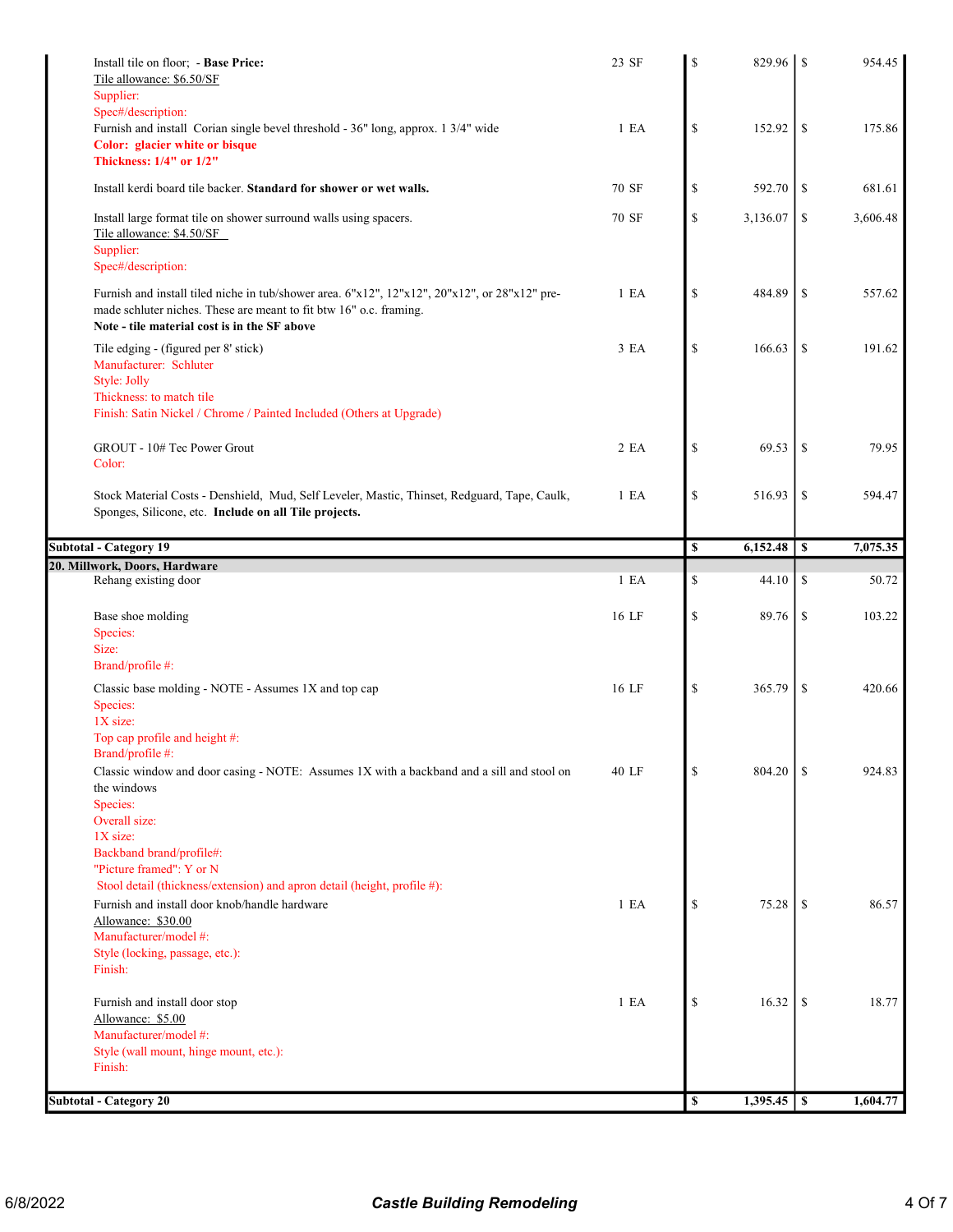| 21. Cabinetry, Countertops and Appliances                                                         |        |             |                 |               |          |
|---------------------------------------------------------------------------------------------------|--------|-------------|-----------------|---------------|----------|
| Furnish and install wall-mounted mirror/medicine cabinet.                                         | 1 E A  | \$          | 306.95          | <sup>\$</sup> | 352.99   |
| Allowance. \$150.00                                                                               |        |             |                 |               |          |
| Manufacturer:                                                                                     |        |             |                 |               |          |
| Model/spec #:                                                                                     |        |             |                 |               |          |
| Color:                                                                                            |        |             |                 |               |          |
| Knobs and pulls will be installed on all cabinet doors and drawers.                               | 6 EA   | \$          | 88.00           | <sup>\$</sup> | 101.20   |
| Allowance: \$7.00/ea.                                                                             |        |             |                 |               |          |
| Manufacturer:                                                                                     |        |             |                 |               |          |
| Size:                                                                                             |        |             |                 |               |          |
| Model #:                                                                                          |        |             |                 |               |          |
| Finish:                                                                                           |        |             |                 |               |          |
|                                                                                                   |        |             |                 |               | 304.29   |
| Meet delivery, unload, and unpack cabinets.                                                       | 1 E A  | \$          | 264.60          | <sup>\$</sup> |          |
| CABINET SPECS:                                                                                    | 1 E A  | \$          | 0.00            | <sup>\$</sup> | 0.00     |
| Cabinet Line: Crystal Current or Crystal Keyline                                                  |        |             |                 |               |          |
| Box Type: Frameless, Framed, Inset                                                                |        |             |                 |               |          |
| Door Construction: MDF or Wood                                                                    |        |             |                 |               |          |
| Door Style:                                                                                       |        |             |                 |               |          |
| Drawer Style: 5 piece or slab                                                                     |        |             |                 |               |          |
| Drawer box construction: Interior material: select one- natural melamine on particle board        |        |             |                 |               |          |
| substrate standard or natural basswood veneer on plywood substrate upgrade, white melamine on     |        |             |                 |               |          |
| particle board substrate option for current frameless, or all plywood green core box with natural |        |             |                 |               |          |
| maple veneer if keyline; finished interiors of any cabinets would be noted on plans.              |        |             |                 |               |          |
| <b>Wood Species:</b>                                                                              |        |             |                 |               |          |
| Finish: paint or stain                                                                            |        |             |                 |               |          |
| Color:                                                                                            |        |             |                 |               |          |
| Sheen:                                                                                            |        |             |                 |               |          |
| Specialties: (distressing, highlights, etc.)                                                      |        |             |                 |               |          |
| Crown:                                                                                            |        |             |                 |               |          |
| Shoe: Yes                                                                                         |        |             |                 |               |          |
| Finished end: Furniture groove finished end (standard) or optional upgrade to flush finished      |        |             |                 |               |          |
| Any applied doors or end panels to sides or backs of cabinets will be noted on plans. If not on   |        |             |                 |               |          |
| drawing, not included.                                                                            |        |             |                 |               |          |
| Any accessories will be noted on plan. If accessory provided by Castle and not Cabinet            |        |             |                 |               |          |
| Crystal - Current line: Furnish and install vanity base cabinets - stained or painted wood        | 3 LF   | \$          | 962.10          | <sup>\$</sup> | 1,106.42 |
|                                                                                                   |        |             |                 |               |          |
| Silestone quartz countertops will be installed. NOTE: Group C                                     | 6 SF   | \$          | 525.00          | <sup>\$</sup> | 603.75   |
| Color:                                                                                            |        |             |                 |               |          |
| Edge profile:                                                                                     |        |             |                 |               |          |
| Thickness:                                                                                        |        |             |                 |               |          |
| Undermount sink (Y or N):                                                                         |        |             |                 |               |          |
| Silestone quartz 2-6" backsplash will be installed. NOTE: Group C                                 | 3 LF   |             | 168.75          |               | 194.06   |
| Color:                                                                                            |        |             |                 |               |          |
| Height:                                                                                           |        |             |                 |               |          |
| <b>Back Splash:</b>                                                                               |        |             |                 |               |          |
| Side splash (Y or N?):                                                                            |        |             |                 |               |          |
| <b>APPLIANCES:</b>                                                                                | 1 Note | \$          | $0.00\,$        | -S            | 0.00     |
| NOTE: Client to communicate with appliance supplier regarding delivery of appliances they         |        |             |                 |               |          |
| purchased and arrange to meet/receive delivery themselves. The project manager will be in         |        |             |                 |               |          |
| communication with client regarding that timing.                                                  |        |             |                 |               |          |
|                                                                                                   |        |             |                 |               |          |
| <b>Subtotal - Category 21</b>                                                                     |        | $\mathbf s$ | $2,315.40$   \$ |               | 2,662.71 |
| 22. Specialties                                                                                   |        |             |                 |               |          |
| Furnish bathroom accessories - 24" towel bar, towel ring and toilet paper holder. Classic.        | 1 E A  | \$          | 213.55          | \$            | 245.58   |
| Allowance \$60.00. Install included for 3 items.                                                  |        |             |                 |               |          |
| Manufacturer:                                                                                     |        |             |                 |               |          |
| Model/spec#:                                                                                      |        |             |                 |               |          |
| Finish color:                                                                                     |        |             |                 |               |          |
|                                                                                                   |        |             |                 |               |          |
|                                                                                                   |        |             |                 |               |          |
| Furnish and install a permanent, screw in shower curtain rod                                      | 1 E A  | \$          | 146.72          | \$            |          |
| Manufacturer:                                                                                     |        |             |                 |               |          |
| Model/spec #:                                                                                     |        |             |                 |               |          |
| Finish color:                                                                                     |        |             |                 |               | 168.73   |
|                                                                                                   |        |             |                 |               |          |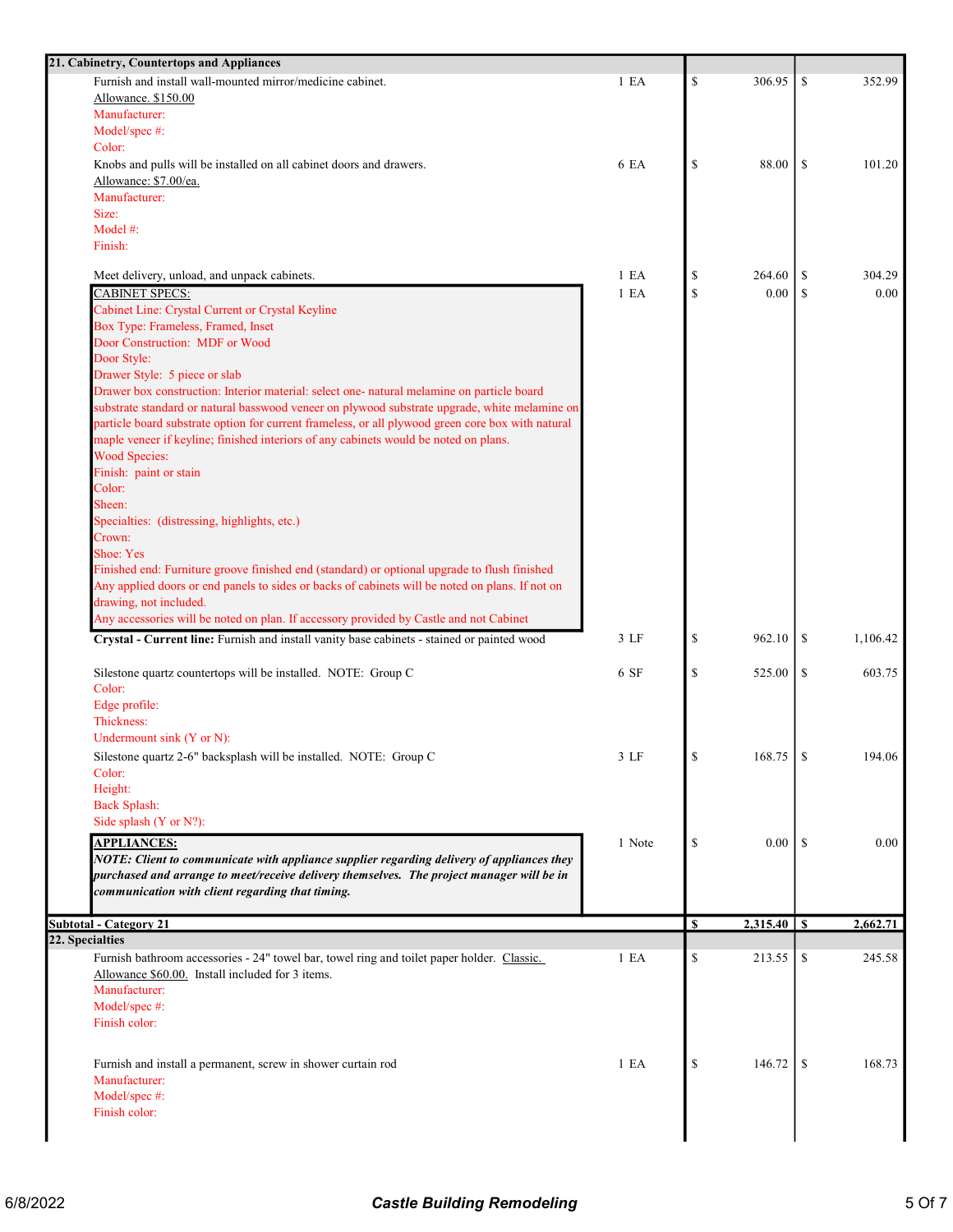| <b>Subtotal - Category 22</b>                                                                                                                                                                                                                                                                                                               |                  | \$            | 360.27          | \$           | 414.31         |
|---------------------------------------------------------------------------------------------------------------------------------------------------------------------------------------------------------------------------------------------------------------------------------------------------------------------------------------------|------------------|---------------|-----------------|--------------|----------------|
| 23. Flooring                                                                                                                                                                                                                                                                                                                                |                  |               |                 |              |                |
| <b>Subtotal - Category 23</b>                                                                                                                                                                                                                                                                                                               |                  | \$            |                 | S            | $\blacksquare$ |
| 24. Painting and Decorating                                                                                                                                                                                                                                                                                                                 |                  | $\mathcal{S}$ |                 |              |                |
| In house set up, prep, clean up                                                                                                                                                                                                                                                                                                             | 1 E A            |               | 384.05          | \$           | 441.66         |
| Prime and painting ceilings using low VOC Paint.<br><b>COLOR:</b> Standard flat ceiling white                                                                                                                                                                                                                                               | 35 SF            | $\mathcal{S}$ | 104.84          | \$           | 120.56         |
| Prime and paint walls using low VOC Paint.<br>Manufacturer:<br>Color name and #:<br>Sheen:                                                                                                                                                                                                                                                  | 152 SF           | $\mathbf S$   | 237.09          | \$           | 272.65         |
| Priming and painting of base molding and/or casing. NOTE: Our standard is low VOC for<br>woodwork, although may not be able to use low VOC primer due to existing stain/wood<br>condition- tbd. Will use low VOC primer when able.<br>Manufacturer:<br>Color name and #:                                                                    | 56 LF            | $\mathcal{S}$ | 468.83          | \$           | 539.16         |
| Sheen: (satin is standard)                                                                                                                                                                                                                                                                                                                  |                  |               |                 |              |                |
| Priming and painting of a door both sides. Includes the jamb of the unit. NOTE: Our standard<br>is low VOC for woodwork, although may not be able to use low VOC primer due to existing<br>stain/wood condition- tbd. Will use low VOC primer when able.<br>Manufacturer:<br>Color name and $#$ :<br>Sheen: (satin is standard)             | 1 E A            | $\mathcal{S}$ | 229.70          | \$           | 264.16         |
| NOTE: Please note that when the homeowner is doing the painting, they are responsible for<br>caulking, filling nail holes, and repairing minor wall and ceiling dings. There will need to<br>be a few rounds of touch-ups, due to the nature of construction, and that falls under the<br>scope of the painter.                             | 1 Note           | $\mathcal{S}$ | 0.00            | -S           | 0.00           |
| <b>Subtotal - Category 24</b>                                                                                                                                                                                                                                                                                                               |                  | <b>S</b>      | $1,424.51$   \$ |              | 1,638.18       |
| 25. Clean Up and Debris Removal                                                                                                                                                                                                                                                                                                             |                  |               |                 |              |                |
| Disposal and clean-up - remove all site prep, wipe down and broom sweep area. Haul all extra<br>material off site.                                                                                                                                                                                                                          | 1 E <sub>A</sub> | \$            | 422.63          | \$           | 486.02         |
| Minneapolis daily street use permit for dumpster - Charged per 30 days. If dumpster can be<br>placed on driveway or lawn this can cost can be saved.<br>NOTE: If the dumpster is required to be moved for plowing or street cleaning, there will be<br>additional charges for moving it and replacing it after the street work is complete. | 2 MO             | \$            | 160.00          | \$           | 160.00         |
|                                                                                                                                                                                                                                                                                                                                             |                  |               |                 |              |                |
| ADD number of days, dumpster is estimated to be needed over 30 days                                                                                                                                                                                                                                                                         | 30 DAYS          | $\mathcal{S}$ | 210.00          | S            | 210.00         |
| <b>DUMPSTER NOTE:</b> If the dumpster is placed on the street, and the city calls a snow<br>emergency or street cleaning, there will be an additional \$200 charge per move or violation via a<br>change order. Sometimes it will get moved, sometimes it will just get fined. The charge is the<br>same either way.                        | 0 E A            | $\mathbb{S}$  | 0.00            | S            | 0.00           |
| 10 Yard mini roll-off dumpster - smaller truck for smaller places 2.5 ton maximum NOTE: for<br>30 days only. Use line above for estimated days over 30 days                                                                                                                                                                                 | 1 E A            | \$            | 337.50          | \$           | 388.13         |
| Regular portable restroom (one month)<br>NOTE: This cost can be saved if home owner is ok with making a bathroom in the house<br>available to Castle and it's trade partners                                                                                                                                                                | 2 EA             | \$            | 425.00          | \$           | 488.75         |
| <b>Subtotal - Category 25</b>                                                                                                                                                                                                                                                                                                               |                  | $\mathbf s$   | 1,555.13        | $\mathbf{s}$ | 1,732.90       |
| <b>Project Subtotal</b>                                                                                                                                                                                                                                                                                                                     |                  | \$            | 36,938.68       | $\mathbf{s}$ | 41,807.61      |
| 26. Designer Oversight & Project Management                                                                                                                                                                                                                                                                                                 |                  | \$            | 4,247.95        | \$           | 4,885.14       |
| 27. Overhead and Profit                                                                                                                                                                                                                                                                                                                     |                  | \$            | 6,094.88        | \$           | 7,009.12       |
| Grand Total**                                                                                                                                                                                                                                                                                                                               |                  | \$            | 47,281.51       | \$           | 54,373.74      |